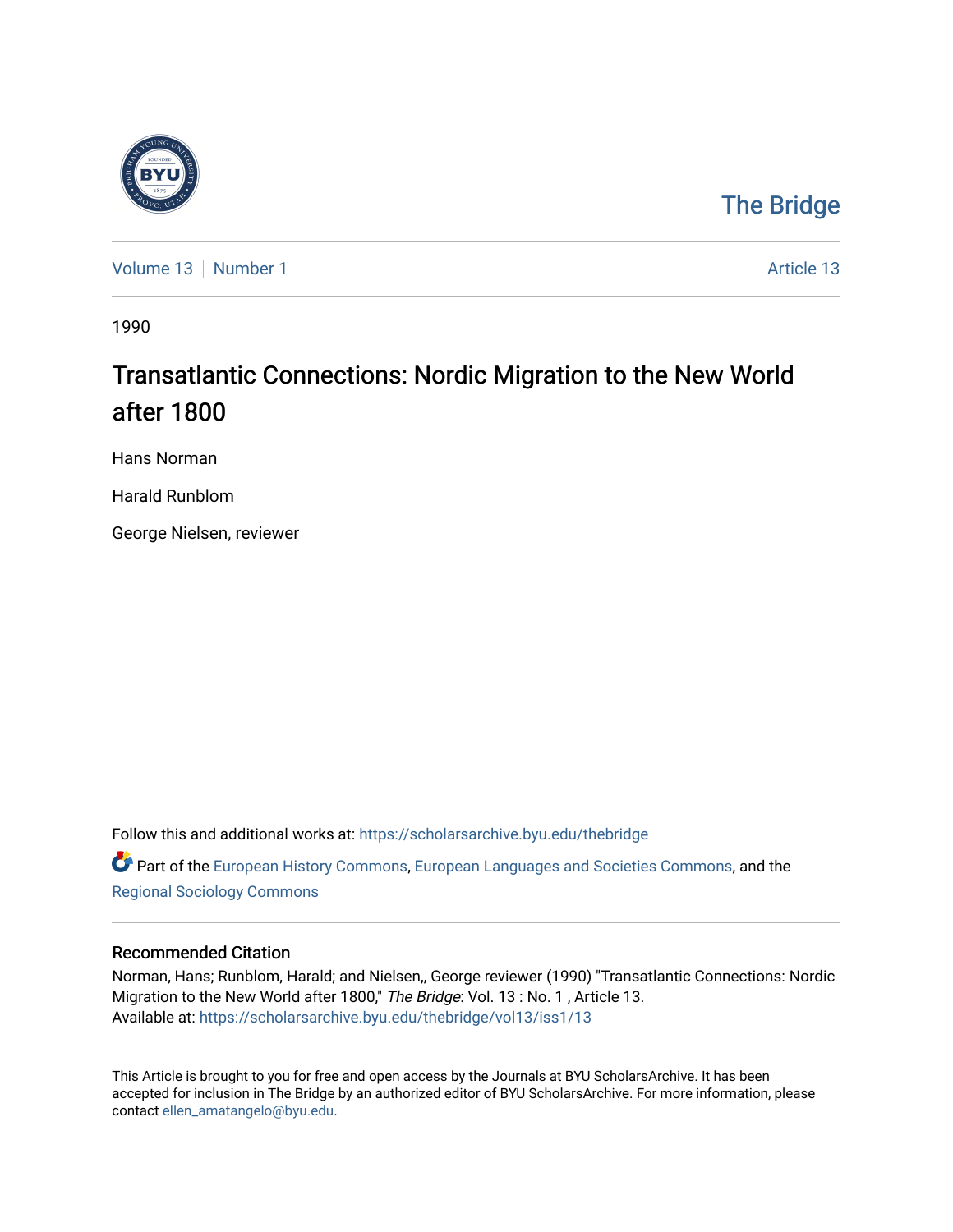## **Transatlantic Connections: Nordic Migration to the New World after 1800**

*by Hans Norman and Harald Runblom, Oslo, Non.vegian University Press, 1988*  **Reviewed by GEORGE NIELSEN** 

**Transatlantic Encounters** is actually two books in one. The first half of the study, written by Hans Norman, describes the conditions in Europe, while the second part, written by Harald Runblom, describes the immigrants in America. Instead of limiting the topic to Scandinavians (Danes, Norwegians, and Swedes), Norman and Runblom identify their subjects as Nordic, in order to include the Finns and Icelanders. Relying heavily on earlier research, and following the usual stages of migration history, the authors have produced a survey of the migration from these five countries to the United States.

Instead of beginning with the motives for migration, the opening pages contain a summary of the impressive research Nordic scholars have made of migrations within northern Europe. Citizens of 17th and 18th century Europe were a foot-loose lot, and leaving home was not a new or isolated phenomenon. Seasonal migration in search of employment, migration to cities, and migrations to other European countries were familiar aspects of life. For the Nordics, America became the destination of choice in the 19th century.

Denmark, of all the Nordic countries, experienced the lowest proportional loss of its population during the period from 1851 to 1910. Only four out of every thousand migrated annually from Denmark, compared to six out of every thousand for Finland, seven per thousand for Sweden, nine per thousand for Iceland, and ten per thousand for Norway. Compared to Nordic countries, Denmark was more urbanized and industrialized and could more readily absorb the surplus people from the countryside. The cities,

**-105-**